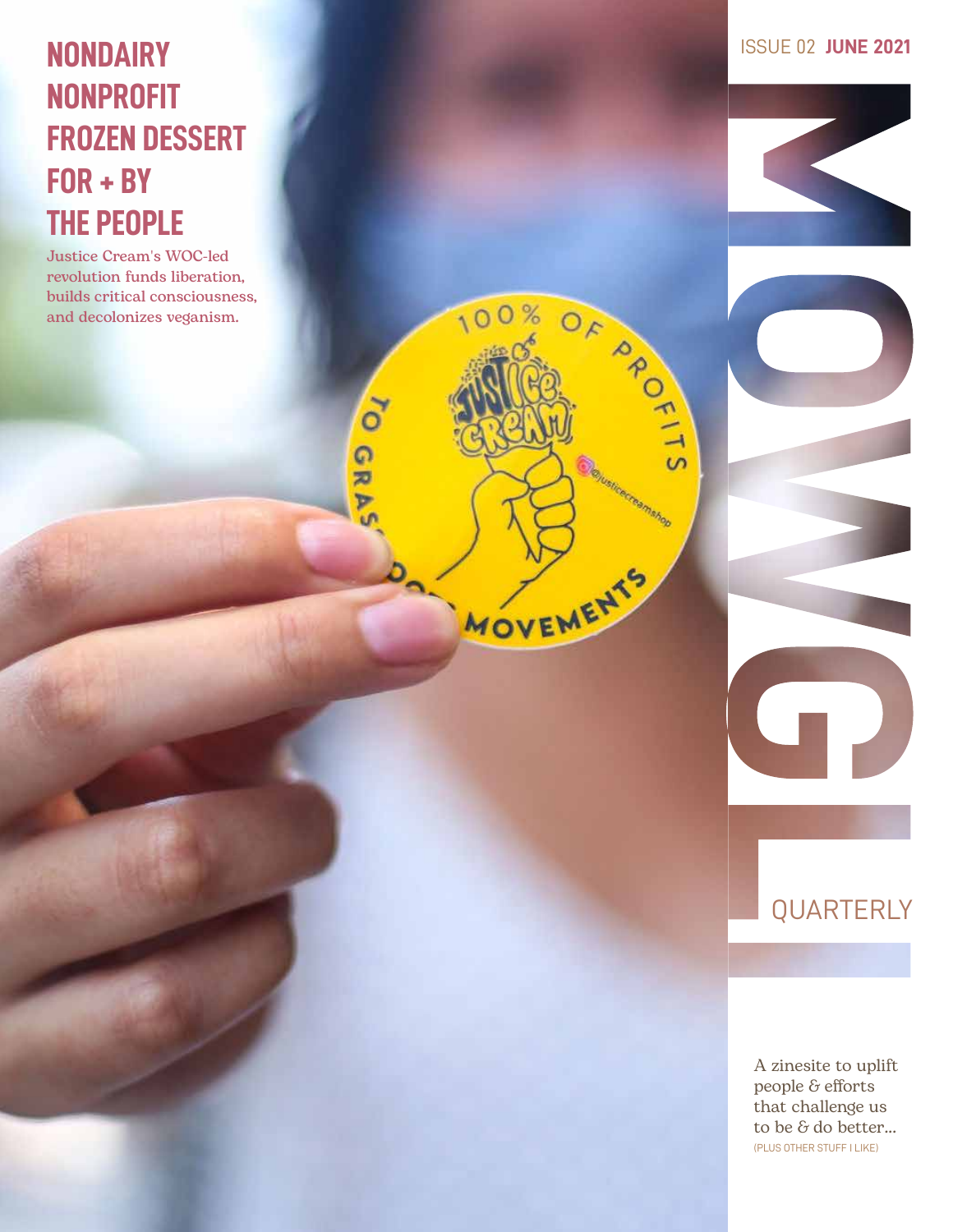### **COLOR PALETTE**



Starlings' murmuration consists of a flock moving in synch with one another, engaging in clear, consistent communication and exhibiting collective leadership and deep, deep trust. Each individual bird focuses attention on their seven closest neighbors and thus manage a larger flock cohesiveness and synchronicity (at times upwards of over a **million birds)** - SIERRA PICKETT

- ag 1 THE STORM IS PASSING OVER by detroit mass choir
- Jc 2 PREACH by john legend
- ap 3 LONELY WORLD by moses sumney
- HH 4 JIMMY FRANCO by lola wolf
- ap 5 BAD RELIGION by frank ocean
- ap 6 CELLOPHANE by fka twigs
- ag 7 OYE by la sonora dinamita
- HH 8 WHITER SHADE OF PALE by rhye
- HH 9 THIS IS THE DAY by the the
- ag 10 REVALATIONS 19:1 by a. jeffrey lavalley

I've been thinking a lot on local activism, the type of community I want to live in and contribute to, and what questions I need to challenge myself with to be able to collaborate, create, shift, (rinse  $\delta$ repeat), and sustain whatever that future is.

Am I in an intentional murmuration? If not, how do I get there? And if so, who are my seven closest starlings?

ANNI POPPEN Owner/Artivist of [Mowgli Studio](http://mowglistudio.com/) Pitbull Mama to [Gertie & Vinnie](http://facebook.com/shotgungertie) Vegan at [Keep On Vegan On](http://facebook.com/keeponveganon)

**02**

 $\overline{\textbf{O}}$ 

W W W

**[CLICK ABOVE OR SEARCH](https://open.spotify.com/playlist/2usQrvuilInPkJ77u28ai4?si=0d5ed4c8b1fa4e13)  MON SPOTIFY** 

in



#### **SIDE A**

#### **SIDE SUMMER**

- sd 1 VIVALDI "SUMMER" 3RD MOVEMENT with nigel kennedy
- sp 2 SUMMERTIME by dj jazzy jeff + the fresh prince
- sd 3 IN THE SUMMERTIME by mungo jerry
- sd 4 HOT FUN IN THE SUMMERTIME by sly + the family stone
- ap 5 SUMMER SON by texas
- sp 6 A SUMMER SONG by chad + jeremy
- sd 7 THAT SUMMER FEELING by jonathan richman
- HH 8 SUMMER IN THE CITY by the lovin' spoonful
- sp 9 SUMMERTIME by sam cooke
- sp 5 CRUEL SUMMER by bananarama
- **P01** this issue's mix tape
- **P02** letter from me
- **P03** client spotlight
- **P05** meet my friend
- **P06** vegan recipe
- **P07** cover story
- **P09** ? (new section!)
- **P11** reviews
- **P13** design, on the inside
- **P15** roll credits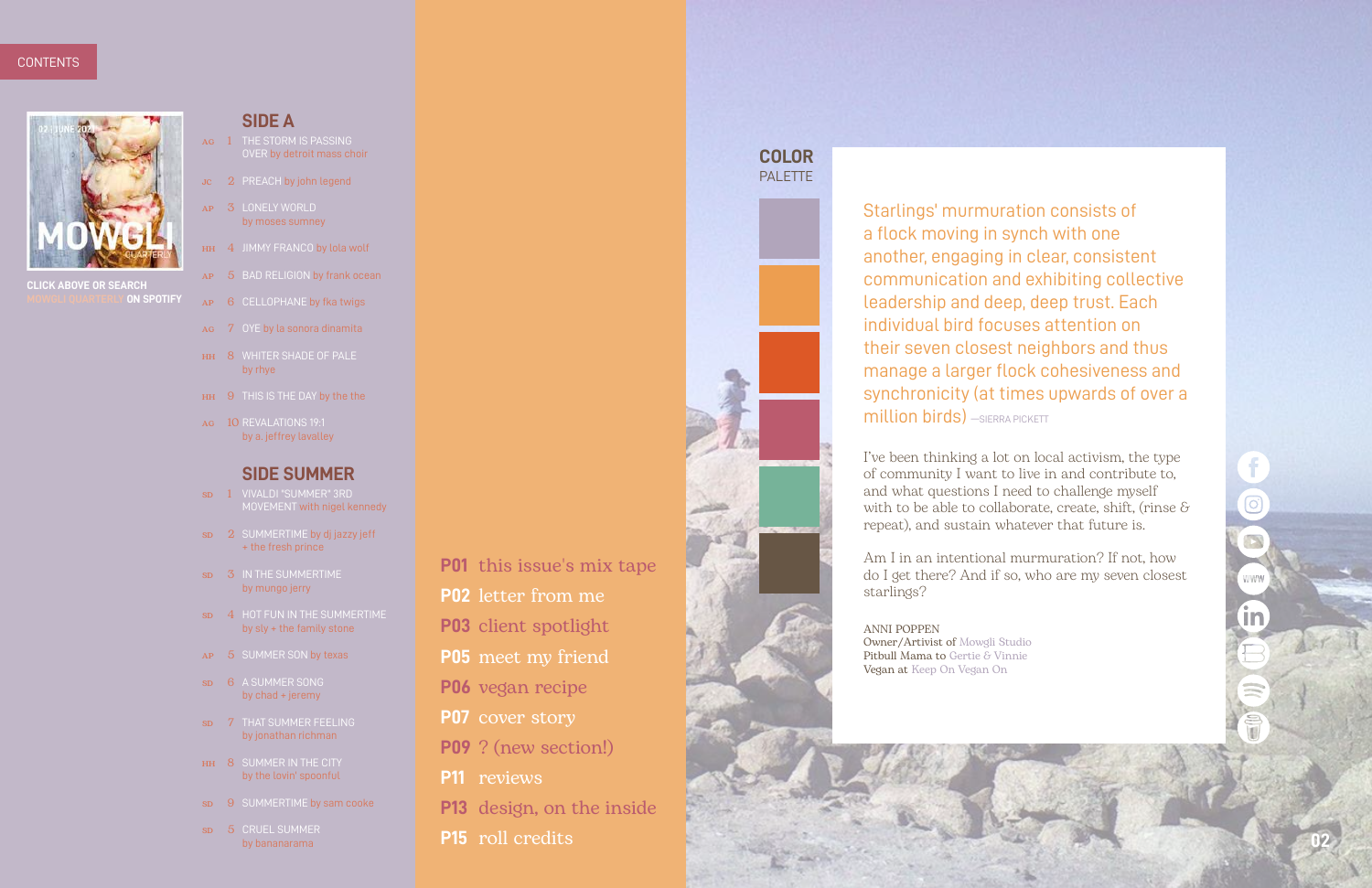I'd be lying to you if I told you the pandemic was easy for this freelancer. The first thing well-intentioned people would say to me was, "Well, at least you already work from home!" Sure... if you have work. It sucks, but I have a roof over my head, food in my belly, and I know my way around the area. Hell, even if I didn't, my first language is English. Knowing how I've felt this year, I can't began to imagine how terrified someone must feel after immigrating to a new country at this time—especially during this political climate.

## **TURNING CARE INTO ACTION**

ISCU's purpose is to extend a welcoming hand to immigrant families who are new to the Champaign County community. When families face obstacles, they are there to help; they provide families with the tools they need to build a future where their talents and skills will help them fulfill the dreams they had when they first arrived in this country.

Luckily, for those who find themselves in Champaign County, there is Immigrant Services of Champaign-Urbana (ISCU).

Since the pandemic hit, coalitions expanded greatly and often looked to ISCU for leadership. ISCU not only provided consulting, but often were the boots on the ground in the area.

This included delivering groceries and medical supplies to an average of 360 families per week, financially assisting over 100 families, and specifically

contributing to rent, utilities, and repatriation expenses to over 30 families.

ISCU also has a Free Store which provides baby and toddler clothing, household goods, and furniture. They even connect people to legal assistance through referrals and partnerships.

Yeah, they've been busy. If you can support their work, please do.



Navigating income loss, COVID guidelines, vaccination discourse, apartment hunts, job searches, and sources of food and financial assistance is difficult and stressful for anyone, but for our immigrant neighbors this stress is compounded by language barriers, limited civic knowledge, and exclusion from relief programs. We are grateful to be able to help our local families from abroad get the support and relief that they need for health and stability during the best and the worst of times.





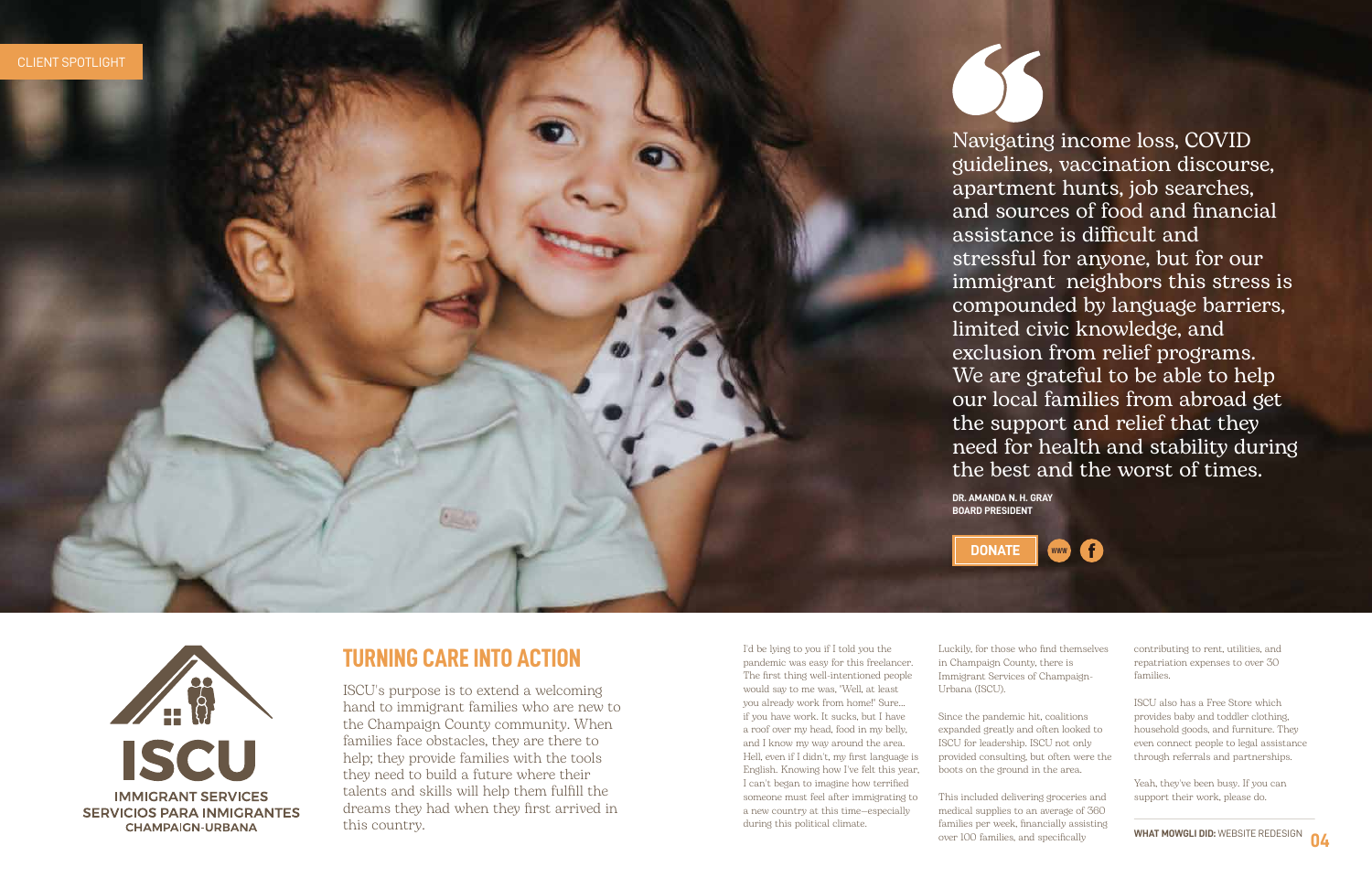In June 2014, I had been working from home for almost a year. Which really only meant one thing—it was time to adopt a dog! My partner at the time really liked pit bulls, but wasn't interested in us getting a dog. So...

I split the difference? Side note: Please don't adopt without the whole family agreeing, unless you're willing to let go of the humans to keep the pet. I was. (Ok, not really, but it's funnier than the actual breakup story.)

I had been watchin[g It's a Pittie Rescue's](https://rescueapittie.org/) posts for some time, when this puppy popped up. I just knew. She was the cutest lil girl I ever did see, and her name was Gertie! I contacted them immediately.

Enter a crash course in pit bull rescue, because these organizations do not mess around. There are meetings to see if the dog likes you[, a house inspection, and they](https://www.facebook.com/shotgungertie/posts/1956816511221186) call references. I've done less for jobs, but this just made me like them more. It is risky adopting out pit bulls. Not because of the dogs, but because of the humans. Neglect. Violent abuse. Dog fighting. It's a nightmare. On top of that, the apartment (or whole state) you live in could have [breed specific legislation. T](https://bslcensus.com/)o learn more, check out thi[s quick read t](http://mykidhaspaws.org/2017/04/help-pit-bulls/)o get started.

Let's get back to Gertie...

No one knows how she ended up on the streets, but she arrived with a broken leg. After surgery, she almost immediately snapped the artificial tendon, so I asked if I could bring her home early—there were no other dogs in my house, and I could be with her 24/7. They agreed. What followed were months of super short physical therapy walks and keeping her in a crate to protect her leg. Not a very fun way to be a puppy. We did it right though. She had healed so well, there was no need for a No one filters their thoughts on pit bulls, second surgery!

Eventually, Gerts and I moved up to northern Illinois, and I found myself

looking for a buddy for her. This time I was watching [Players for Pits f](https://www.playersforpits.com/)eed. When Vinnie appeared, I was intimidated and smitten... insmittendated? He was a four year old, all-black dog rescued from a hoarding drug addict. He was a big boy (100 pounds) and covered in scars from tumor removals (and still had cancer). He [had been in three foster homes by](https://www.facebook.com/shotgungertie/posts/2546698038899694) the time we met. No one wanted to adopt him. I immediately fell in love.

There was a different learning curve with Vin. I discovered both my dogs were food, toy, and mom aggressive. When I wasn't around, Vinnie would pee on everything. One day, out of pure exhaustion, I looked at him and said, "Buddy, this is your home. Forever. You already own all this stuff. You don't have to pee on it?" And, I kid you not, he never peed inside the house again.

We were officially a pack, and I have no idea how I lived a happy day before them. Every week, for seven years, I'm given teaching opportunities when I walk them. so why should I? I hope, through this and [their facebook page](https://www.facebook.com/shotgungertie), we expose people to the true butt-wiggling, cuddly, goofballs that are pit bulls.



## MEET MY (BEST) FRIENDS **GERTIE**  +**VINNIE** How could I not feature them?!

## INGREDIENTS

- » potatoes (golden and sweet)
- » mushrooms
- » asparagus
- » garlic
- » green pepper
- » whatever veggies you want, clean out the fridge!
- » coconut milk
- » miso
- » sriracha

## **STEPS**

- **1.** roast the vegetables (I often do this ahead of time, so I can just throw them in whatever meal I'm making). Start the oven warming up to 425°. Cut everything up into bit-size pieces, toss with oil and seasonings of choice, and spread out on a baking sheet.
- **2.** bake at 425° for 20 minutes (if you're grabbing from out of the fridge, you'll just add them into the broth to warm up)
- **3.** wash your rice. I use to skip this, because I'm a lazy American, but one day I decided to rinse the rice and now, I will never look back. Why? It removes the starchy coat, which makes for fluffier rice that tastes way better. How? Throw a cup of rice in a bowl with enough water to cover. Some probably drain that right away, but mine usually sits while I prep the rice cooker
- **4.** add 1 cup of coconut milk and 1 cup of water to the rice cooker. Add your fresh and so clean, clean cup of rice. Push a button, walk away, everyone will think you're amazing at making food. Or, well, at least rice (though I like making oat meal and quinoa in my rice cooker too).
- **5.** get out a pot big enough for the amount of veggies you have and start warming up coconut milk, water, and miso. Anything that calls for broth in a recipe, I use miso (probiotics, vitamins, and minerals!), but you could switch this to a veggie brother, easy peasy. How much of each? This would probably be a better recipe if I remembered. I'm guessing a can of coconut milk, the leftover coconut milk from making rice, fill to cover veggies with water, and 2-3 spoonfuls of miso.
- **6.** heat til warm and add some heat by putting in some sriracha
- **7.** serve in a bowl over rice and enjoy!



**It is common to find me chatting with my pal, Scott, around dinner time,** and sometimes we brainstorm things to make. This time it was "I have... uh... roasted veggies, mushrooms... there's coconut milk... rice..." which all became a sort of gumbo (sans okra, more in the leftover anything sense) that tastes like Tom Kha soup (sans gallagal, yeah, we know, Kha literally is gallagal)—which is my favorite soup! Why is stone in the title? Because you should share, you greedy bastard!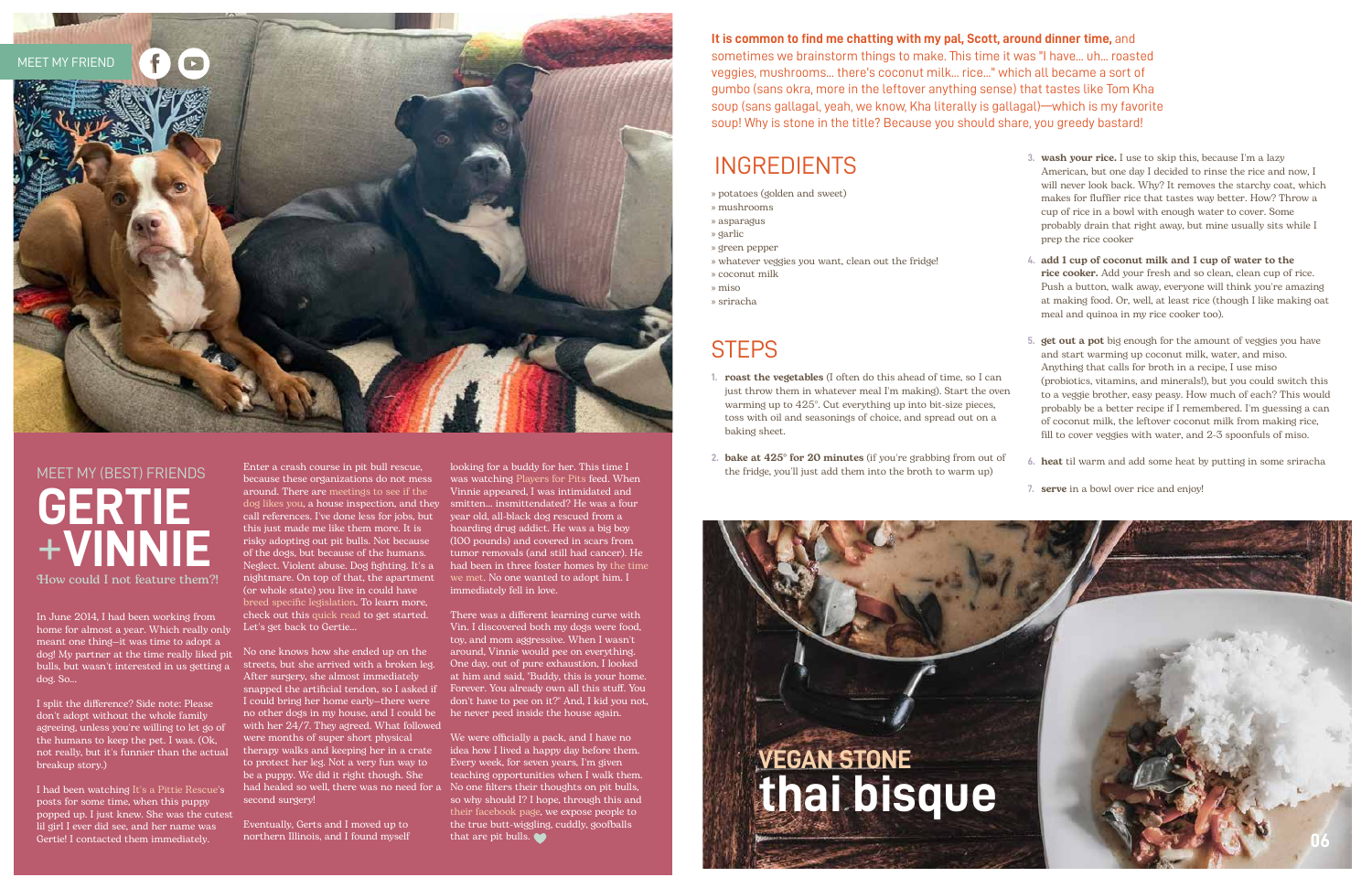



On you[r linktr.ee yo](https://linktr.ee/justicecream)u have a resource called Critical Pedagogy [Syllabi — it's amazing! Can you let](https://drive.google.com/drive/folders/1FLjTyp78SZIFMRlztkXkxScp1JtiHT_x)  people know more about it?

Oh yay! We included those because so much of today's conflict is due to differences in ideologies and lack of imagination. These syllabi were placed there to hopefully generate understanding and critical thought, and to offer frameworks and language as allies strive to have difficult conversations with their networks. Shoutout to UIC for most of these (many of us at Justice Cream are either current students or alumni of UIC).

People hear the word abolish and are intimidated. How do you hold space for and/or encourage turning intimidation into curiosity?

Part of it is meeting folks where they are. There are ideologies and narratives that produce the internalized beliefs that challenge the feasibility of abolition, and these beliefs show up in different ways. Like through posting something propolicing on social media (upholds the prison industrial complex), or purchasing goods from a harmful company (upholds capitalism), or seeking validation of beauty based on Eurocentric and cisnormative ideals (upholds racism, patriarchy), or gentrifying a neighborhood (upholds colonialism).

The process of unlearning narratives is uncomfortable, so having a positive prior relationship with the person(s) you're engaging with AND continuously demonstrating patience and kindness helps to facilitate openness and vulnerability (and courage, and hope however, learn to honor boundaries if a conversation is harming you. Patience and kindness towards self is critical!). Also, it's a lot easier to critique than it is to create, and I think the "critique" part is what gets folks stuck in a pessimistic, counterproductive mindset. Try to engage in conversations that spark creativity and imagination and "what ifs"—that's, I think, how the curiosity can follow.

Generally, I believe the intimidation you're referencing is due to a perceived gap between our visible current realities

and the invisible future. Once we start to name what we want/need and visualize the parameters and components of a world where those wants/needs are fulfilled, then things become less uncertain and more hopeful. More real.

I'm seeing a lot of cross over inspiration and thought process with the book we're reviewing this issue, *[Emergent Strategy](https://bookshop.org/books/emergent-strategy-shaping-change-changing-worlds/9781849352604?aid=23933&listref=reviews-a1ece677-fb40-4bab-a90e-fc86e995ef37)* by adrienne maree brown (Grace Lee Boggs coming to mind right now). Any advice to others on how to find or create intentional community in our own lives?

For folks interested in building community with orgs, I'd recommend doing research on who in your local areas is already doing work you feel passionately about. Attend events, volunteer, truly connect. Also evaluate their mission and values, see how they conduct themselves when confronted with challenges, learn how others have been directly cared for by members of the org.

I don't think you need to join an established org, btw, to be able to contribute to justice.

For finding community in general, I think the start of this is naturally organic. Meeting folks at events or activities because of shared interests or goals, and building off of that connection. This might be cheesy/cliche, but know and love yourself and have a clear understanding of what your values and principles are—especially in times of conflict. I feel like this makes for more authentic relationships.

> **LEARN ABOUT DECOLONIZING FOOD AT 2 O[R](https://www.instagram.com/p/CLCPKQclWIl/)**

Speaking of, I'd encourage folks to reckon with whether or not their relationships are transactional. In this capitalist world, "networking" is often praised but often leads to relationships that are exploitative and reproductive of the harmful power dynamics we see today. Develop relationships that instead demonstrate mutuality, care, but also accountability (check out the difference between restorative and transformative justice). Figure out your folks' love language, and speak it. I love Grace Lee Boggs' quote, which I think is applicable here.

"We never know how our small activities will affect others through the invisible fabric of our connectedness. In this exquisitely connected world, it's never a question of 'critical mass.' It's always about critical connections." [GRACE LEE BOGGS](https://www.boggsschool.org/grace-and-jimmy)

#### What is the best way to support your efforts locally or if you're not in the Chicago area?

Funding and in-kind donations always help us navigate the material realities of the project, but also hype! Following and engaging (commenting, liking, sharing) with our social media would help get the word out. Validation and words of support to counter all the trolls we get also mean a lot. And finally, grace and patience are also much appreciated as we're all volunteers right now juggling multiple lives.

This wasn't a part of our main interview, but I have to include it. When I asked the founder which pictures I could use, I really appreciated the response:

We prefer to have the same policy as abolitionist [Mariame Kaba,](http://mariamekaba.com/) where we minimize photos as much as possible for safety purposes.

Can you please tell us about Justice Cream and how the idea manifested?

Justice Cream is an ice cream organization whose mission is to develop a solidarity economy through the nondairy ice cream industry, while cultivating a new collective consciousness through liberatory education. To that end, Justice Cream seeks to (1) redistribute tremendous reparative economic power directly to communities and individuals most harmed by racial capitalism, (2) build capacity among grassroots groups who are most knowledgeable and experienced in organizing for the self-determination of their communities, and (3) generate new norms rooted in abundant care and equity.

The idea originated in 2017 when a friend was making ice cream with an afterschool program as part of a community building activity. It made me reminisce about ice cream making, and I wondered if such a community building

activity could be scaled up. In 2020, I was given a fellowship which required a capstone project and provided resources and guidance to manifest it. I chose to launch Justice Cream—and the rest is history!

#### Tell us about the organizations you've collaborated with and how you go about choosing them.

We choose organizations that are small, radical, and demonstrate an ethos of care and transformative justice. We avoid large organizations that already have a lot of financial power and whose organizational structure are problematic (i.e., hierarchical, saviory).

The process usually involves reaching out, describing the concept, and then collaborating on a flavor profile and name, as well as illustration. The level of involvement varies, especially with everyone being so responsive to the shitshows of 20/21, but generally we strive to be as collaborative as possible.

I had the great pleasure of chatting with the founder, Hialy, of Justice Cream—a women-of-color-run, but community driven/owned non-profit in Chicago, IL.

I read about this effort early on, and was floored by their "business" model—a nonprofit on paper/mutual aid vehicle in spirit that donates 100% of profits to fund local, grassroots, social justice work.

## **What would the world look like if it functioned more like this? I'd like to find out!**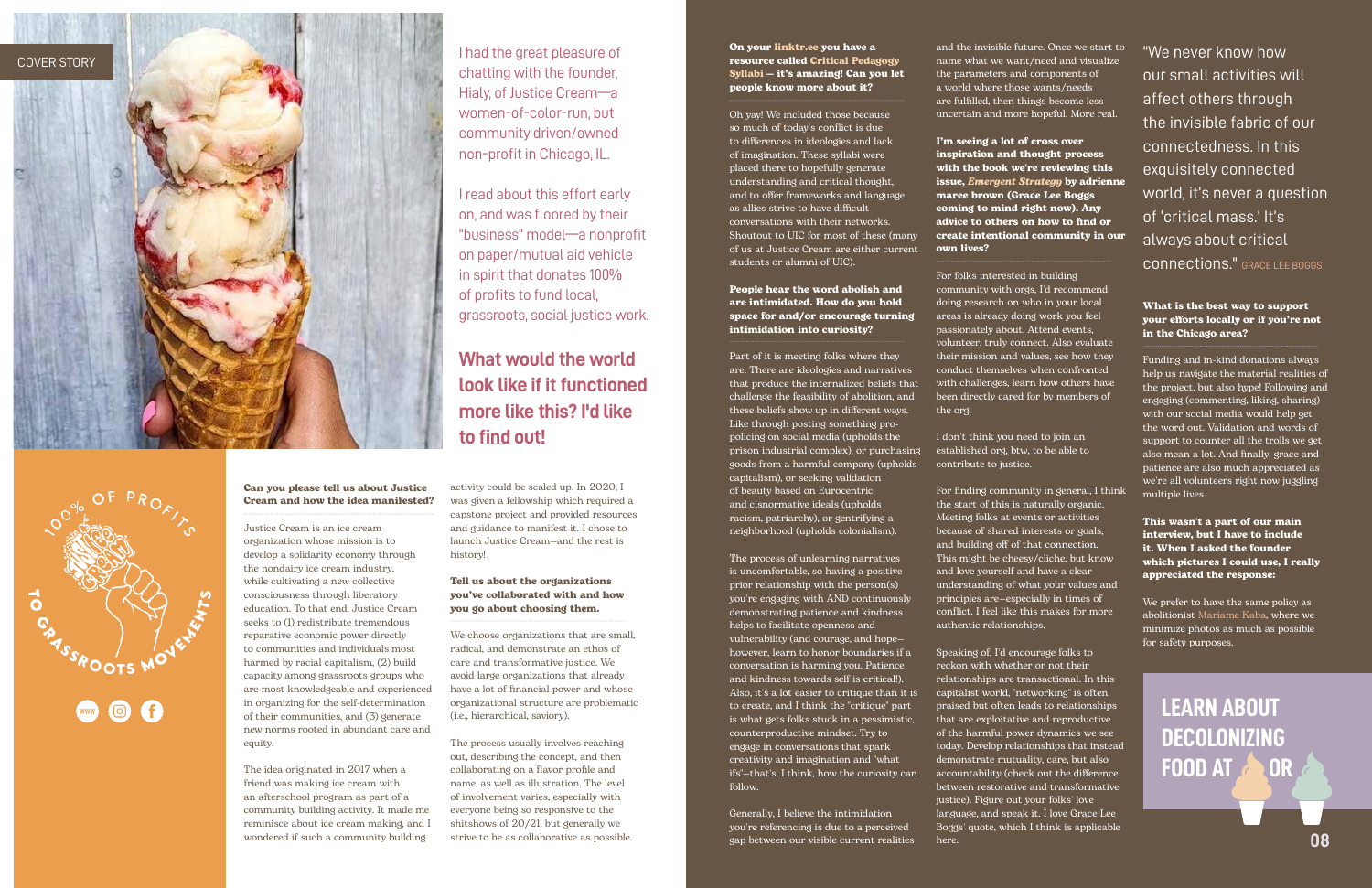?

## **DIGITAL PRIVACY IN AN ONLINE WORLD**

Take a moment, look around, and notice those looking down. The screen apocalypse is upon us, and humans have conformed to the yet significant steps you can walking zombie suit we have all come to recognize from the your information and online endless, undead entertainment existence in our cyberreadily available. Most have succumbed to it at some point yourself and your data and in some way. It almost seems inevitable, with the way technology has sky-rocketed and intensified and a landslide of humans have embraced it.

But with this cataclysm comes greedy companies and cunning hackers, making your private life, well, not private. Your personal information can be stolen, sold to other companies, and bought on the dark web. Is privacy even attainable in our digital world? Unless we find a time machine and go back to the 1980s, no, not 100%.

You might think "I don't have anything to hide. What do I care if they have my information?"

#### You should care.

Big Brother is watching, following, and analyzing your digital presence. This includes web browsing and searching, various forms of communication, social media, shopping, streaming content, working, gaming, and any other virtual living. They all link together.

If the online world is unavoidable or if you aren't quite ready to live off the grid, the following are small take toward safeguarding connected world. Protecting using these tools, skills, and knowledge will allow you to become more free and autonomous.

#### WEB BROWSERS + SEARCH ENGINES

Google Chrome is deemed the ranking Google as the best and collects your data. They collect your search history (pages visited, links clicked, purchases, etc.) and use it to predict future behavior behavioral tracking. The information collected is then shared with advertisers that use the data to create profiles based on a demographic and narrowed to promote certain products to said profiled groups.

best web browser in the world, without an email address. A search engine in the world. But one, applying for a job requires here's the kicker: Google tracks one, even schools require one It's next to impossible to exist in the modern world multitude of services require (creating a new student email just for you with the service provider of their choice). The ludicrousness of it all.

To help prevent further intrusion, the following are less-invasive alternatives for web browsing and searching.

#### **FMAIL**

**PRIVACY-RESPECTING WEB BROWSERS** Firefox Tor Browser Brave

**PRIVACY-RESPECTING SEARCH ENGINES** DuckDuckGo Qwant Startpage

The following are end-to-end encryption if both parties use them. If both don't, they are still less intrusive allaround, not collecting contact information nor giving your information to third parties.

**[SEMI] ENCRYPTED EMAIL CLIENTS** ProtonMail Tutanota

#### Privacy is dead, and social media holds the smoking gun.

GARY KOVACS, FORMER CEO OF MOZILLA CORPORATION

#### MESSAGING

In 2014, Facebook bought WhatsApp for \$19 billion and they have dominated since. Zuckerberg promised to not share WhatsApp user information with Facebook, but iCloud, and Google Drive, but besides settings might prove worthwhile. shocker, trackers were placed and device analytics were shared. The following messaging app alternative do you know if your files are safe? **»** Android has the least amount of metadata collection.

> If information is power, and we've lost control of our information... What are we left with? IVPN

**»** Signal

#### SOCIAL MEDIA

"Social media" and "privacy" don't naturally go hand-in-hand. Big company—Twitter, Facebook, Instagram (a percentage owned by Facebook), YouTube (owned by Google), etc.—or not, if you upload your pictures, videos, thoughts, etc., to the internet, these words are incongruent.

For some, being affiliated with the big companies is their livelihood and is each transaction secure? will accept the lack of privacy. I can only recommend that a privacy-respecting browser be used instead of the official apps.

to the big companies...

**TWITTER »** Mastodon **INSTAGRAM »** Pixelfed **FACEBOOK »** diaspora\* **YOUTUBE ALTERNATIVES** FreeTube PeerTube DTube Odysee NewPipe (Android only)

#### CLOUD STORAGE

Saving your files to hard drives but if a cloud service is preferred, the following platforms, along with Cryptomator, are suggested.

But if you're looking for alternatives Cash App, etc.), your location and The moment you spend money Google Pay, etc.) or a peer-to-peer payment method (PayPal, Venmo, information are disclosed. Same act as surveillance systems and you world at your own risk. are now trackable.

**»** Nextcloud

**»** pCloud

#### DIGITAL CURRENCY + ONLINE SHOPPING

With digital currency taking over, virtual payments have become the new normal. But with so many you know which one to choose? And

Storing paperless files has never been easier with the plethora of storage options available. We've all heard of OneDrive, Dropbox, Apple knowing how much free storage they offer before you have to start paying, **»** iPhone

would be the recommended solution, protection, check out this video\*, For better smartphone privacy and for better smartphone security, check out this video\*.

Not only do virtual payments track you, the shopping website you're on probably is, too. For further information on what steps you can take to feel safer about your transactions, check out this video and this website. Use digital wallets and peer-to-peer payment methods at your own volition.

payment platforms available, how do \*YES, IT'S ON YOUTUBE—THE CONFLICTION

#### PHONE PRIVACY SETTINGS

You may be reading this article from your smartphone. While you're on it, in a small effort for better privacy, turning off the following suggested

through a digital wallet (Apple Pay, open to attack with every click of a goes for debit and credit cards. They nor security. Venture into the digital To sum up, there's no perfect defense system. If you're online, you will always be vulnerable. You're link, swipe of a card, and opening of an app. The aforementioned information is simply suggestions. They are not a guarantee of privacy

#### ADDITIONAL RESOURCES

**VPN »** ProtonVPN or IVPN **ONLINE WORLD »** this video \* **WEB HOSTING »** this checklist **HOW TO DELETE YOUR INFO »** website **ADVICE »** The Hated One + Techlore **MORE WEBSITES/APPS »** AlternativeTo

Do your research.

## an amateur guide to gaining more privacy + security online

**10**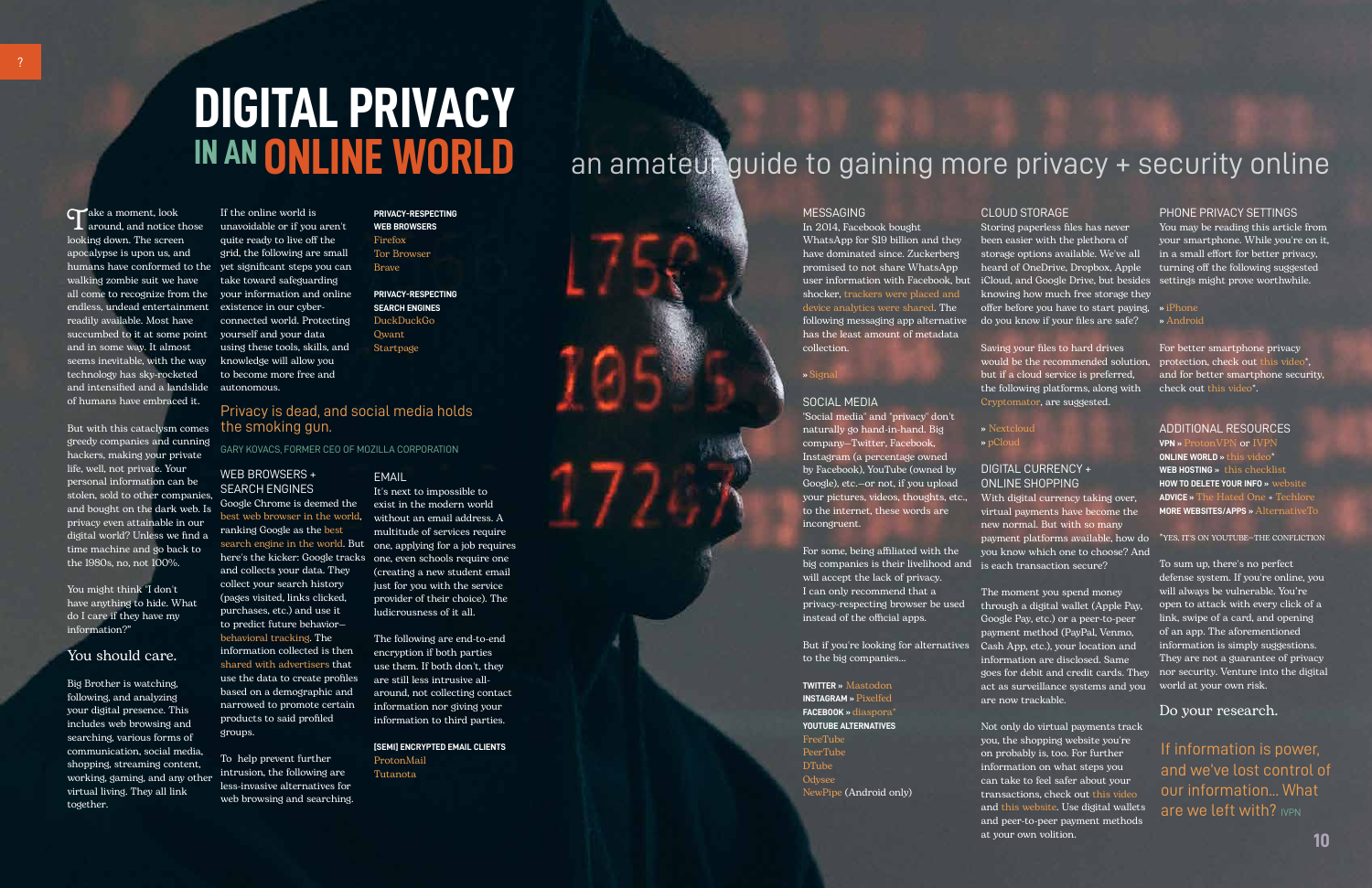Full circle! Kind of. More pentagram-ish.

The series, adapted by the talented Misha Green.<sup>3</sup> is more of a variation on a theme. Both series and book are wonderfully horrific and entertaining, with a certain smartness and depth emoted to the viewer/reader. Think The Handmaid's Tale<sup>®</sup> book versus the TV series. Both are excellent on their own, independent of the other.

Greens' series flips Lovecraft's work on its ear: A bright light exposing everything morally objectionable with the controversial author and redefining it for a new era and generation. 2020 and 2021 have made everyone stop and think about themselves and how they interact with fellow humans. It's been rough, but vitally necessary. Green tapped into this universal consciousness and brought it to screen... skeletons, demons, and all. She accomplishes this with a rollercoaster of pulp genres<sup>®</sup> expanded and blown up, threading the characters' stories into the overall plot, and referencing movie scenes from *The Goonies, Wickerman, Indiana Jones*, and *Shawshank Redemption*.

The special effects are thrilling! The creature designs by Jerad Marantz<sup>®</sup> are superbly ripped from the pages of a Lovecraft story, and elevated through subtle visuals you may pick up on as the story progresses. Scary stuff.

I feel I should also mention the music. Just an incredible soundtrack! And no wonder! The Music Supervisor is Liza Richardson, $\circ$  who I knew from listening to her groovy weekly music sets back in the day on KCRW.<sup>®</sup> Readers may have heard her work in the series *Friday Night Lights*, *Narcos*, or *Watchmen*.

Then there's the addition of selftaught, outstanding graphic artist and illustrator Afua Richardson<sup>®</sup> (no relation to Liza) who drew the comics featured throughout the series. Simply the cherry on top. Wow!

Again gentle reader, as in previous reviews, I find I haven't told you any of the storyline. How best to sum it up? Boy goes to war, boy returns home a man and... finds himself in the middle of a horror story filled to the brim with love, danger, hate, suspense, and... empathy.

*Lovecraft Country* is definitely worth checking out, but I would caution not to binge on it. Ten episodes went by way too quick. Take it nice and slow. Absorb and experience the episodes while enjoying the monsters, both arcane and human.©

## lovecraft country (2020) HBO SERIES

editors note: I want to acknowledge, not only is it impossible to cover the many layers of a series of this caliber in one page (no matter how amazing our writer is), it is also going to lack some perspective coming from a white reviewer and a white editor. I HIGHLY recommend listening to *Lovecraft County Radio*—a podcast hosted by Ashley C. Ford and Shannon Houston that is powerfully insightful, a joyful celebration of Black culture, and provides a loooong list of things of things to watch/read/listen to.

» LANGSTON LEAGUE SYLLABI » SOUNDTRACK GUIDE

*Lovecraft Country* is a tip of the hat to one of the early pioneers (dare I say... Elder Gods?) of horror writing, H.P. Lovecraft. It's also a slight bow to the New England region of the United States where H.P.'s worlds usually took place. AND it's a chin-to-chest nod to Lovecraft's stories, which during his lifetime only found readership through the sensationalized and stigmatized pulp magazines of the 20's, 30's, and 40's.1

Most of all, *Lovecraft Country* is a deep-breath-while-shaking-your-head signpost to the blatant racism, anti-Semitic, misogynistic, class prejudice and homophobia H.P. Lovecraft expressed personally while alive and sadly, still lives and thrives in 2021 America and the world.

*Lovecraft Country* is based on a book of the same name by Matt Ruff,<sup>2</sup> which was originally a TV show pitch. With no takers at the time, it was then reworked into a novel, that... uh... later became a TV series.

- 1 successors to the Penny Dreadful and Dime Novels of the 19th century 2 www.bymattruff.com
- 3 show runner, writer & producer
- 4 a series to be reviewed at some point in the near distant future you should check it out though and read the books
- 5 pulps ran the whole gambit: horror, romance, ghosts, war, occult, gangster, humor, fantasy, sports, mystery and sci-fi. You name it, they tried it
- 6 the lamprey mouth of a classic Lovecraft multi-eyed protoplasmic shoggoth literally came to life in the series. Marantz is known for his work in *Black Panther*, *Dr. Strange*, and *Guardians of The Galaxy*.
- 7 www.youtube.com/watch?v=Lng960Ph584
- 8 www.kcrw.com
- 9 Richardson taught the young actress Jada Harris (Dee) how to draw for her scenes, so she's actually drawing in the episodes!
- © and maybe leave a light on... just in case.





Y'all! This mini-series is so incredible, I just pulled the review I planned on sharing with you the day before this goes live to tell you about it. Let's do this!

I had no idea who Harry Pace was, I was just catching up on *Radiolab* episodes when I stumbled upon this new miniseries. The third episode drops on June 25, 2021. That's right, I don't even know the finale and already know we all need to be listening to this.

In this series, learning about Harry Pace was pretty much one jaw-dropping moment after another with a couple awkward laughs in between, because you simply don't know how to react. I think Professor Charles McKinney says it best,

Why don't we have three movies about this dude, right? I mean, hello, Ava DuVernay? Good God... This dude is like the vocational MacGyver. PROFESSOR CHARLES MCKINNEY

Telling you Harry Pace was the founder of the first Black-owned record company, Pace Phonograph Corp., putting records out under the label Black Swan Records, would be accurate... but only an iota of what he's done, who he's influenced, who wouldn't be here today if it weren't for him, and how he did it.

In true *Radiolab* style, different contributors' voices are spliced together in an opera of storytelling no one else is doing on the pods. The producers, Shima Oliaee and Jad Abumrad (an original host, so a familiar voice to Radiolab fans) are just as shocked as we are learning the story of Harry Pace. Go listen. It's only three (update: now four and counting) episodes.

» PAUL SLADE » ETHEL WATERS « W.C. HANDY



## the vanishing of harry pace A RADIOLAB MINI-SERIES

Last summer, I was seeking an outlet for change in a very conservative county. I moved here over three years ago and still had not found community like I had (and still have) in Champaign-Urbana. I reached out to a stranger online who posted a comment that resonated with me. I learned he started a group, and they had organized a protest against a Back the Blue bike rally (where organizers believe systematic racism doesn't exists) driving from police station to police station in our area. I attended, took video (with a now dear videographer friend), and worried for the well-being of myself and those around me. I was feeling anger, disappointment, fear, passion, and (finally) camaraderie.

Because this rally went from town to town, we reached out to the other protesting groups and gathered everyone's video to show the full scope of our day. This serendipitously created something greater. It brought area activists together, and we immediately joined forces to shut down the ICE contract in McHenry County (to be clear, efforts were happening before this bigger group came together—the contract has existed since 2004).

Then, what happens far too often in movement communities, internal conflict via personal drama. One person rallied everyone in the coalition against the group I'm in. We attempted resolution, but when the majority is believing what they're being told, you realize there's not much you can do. We stepped away from the coalition. I felt disappointed in the larger community I thought I was becoming apart of, and the question I thought I answered came

back. Am I willing and able to participate in new organizations in a conservative area, or do I want to return to a space where (r)evolutionary action is already well established?

#### The question is, how does one transform oneself in order to bring about that

#### transformation [in the world]? ADRIENNE MAREE BROWN

*Emergent Strategies* (did anyone else forget this was a book review?) curiously nerds out on humans and their relationship to change, because "until we have some sense of how to live our solutions locally, we won't be successful at implementing a just governance system regionally, nationally, or globally."

It shouldn't be a surprise I'm reviewing this book after reviewing *Parable of the Sower* (and have since read *Parable of the Talents*, also a must read). Anyone who knows adrienne maree brown knows her work is heavily influenced by Octavia E. Butler. In this book, brown weaves all the learnings from Butler and many others (the rabbit hole of links on this one is deep) who shape her views for being a successful facilitator (and person, in general). She can see what the world looks like after the abolishment of multiple broken systems. She has formed community with those who can see it too. It's a world I want to live in. A world that gauges success on how we are taking care of one another instead of the amount of money we have and spend on things.

brown is a poet of words, and (for me) can wade in a topic longer than I wish to get pruney. She always brings it back to the passionate action that speaks to my heart, though. I'm guessing she speaks to all types of people who learn differently. That's beautiful in and of itself.

- » (NEWEST BOOK) HOLDING CHANGE
- » WEBSITE » PODCAST
- » OCTAVIA'S PARABLES PODCAST
- » DEEM INTERVIEW
- » THE PLEASURE DOME
- » HOW TO SURVIVE THE END OF THE WORLD PODCAST
- » ALLIED MEDIA PROJECTS
- » MOVEMENT GENERATION » DETROIT FOOD JUSTICE
- 
- » SUMMAEVERYTHANG COMMUNITY CENTER
- » CENTER FOR WHOLE COMMUNITIES
- » THE LAUNDROMAT PROJECT
- » SHAM-E-ALI NAYEEM
- » MICHA CÁRDENAS
- » ANDREA QUIJADA
- » THE RUCKUS SOCIETY

## emergent strategy BY ADRIENNE MAREE BROWN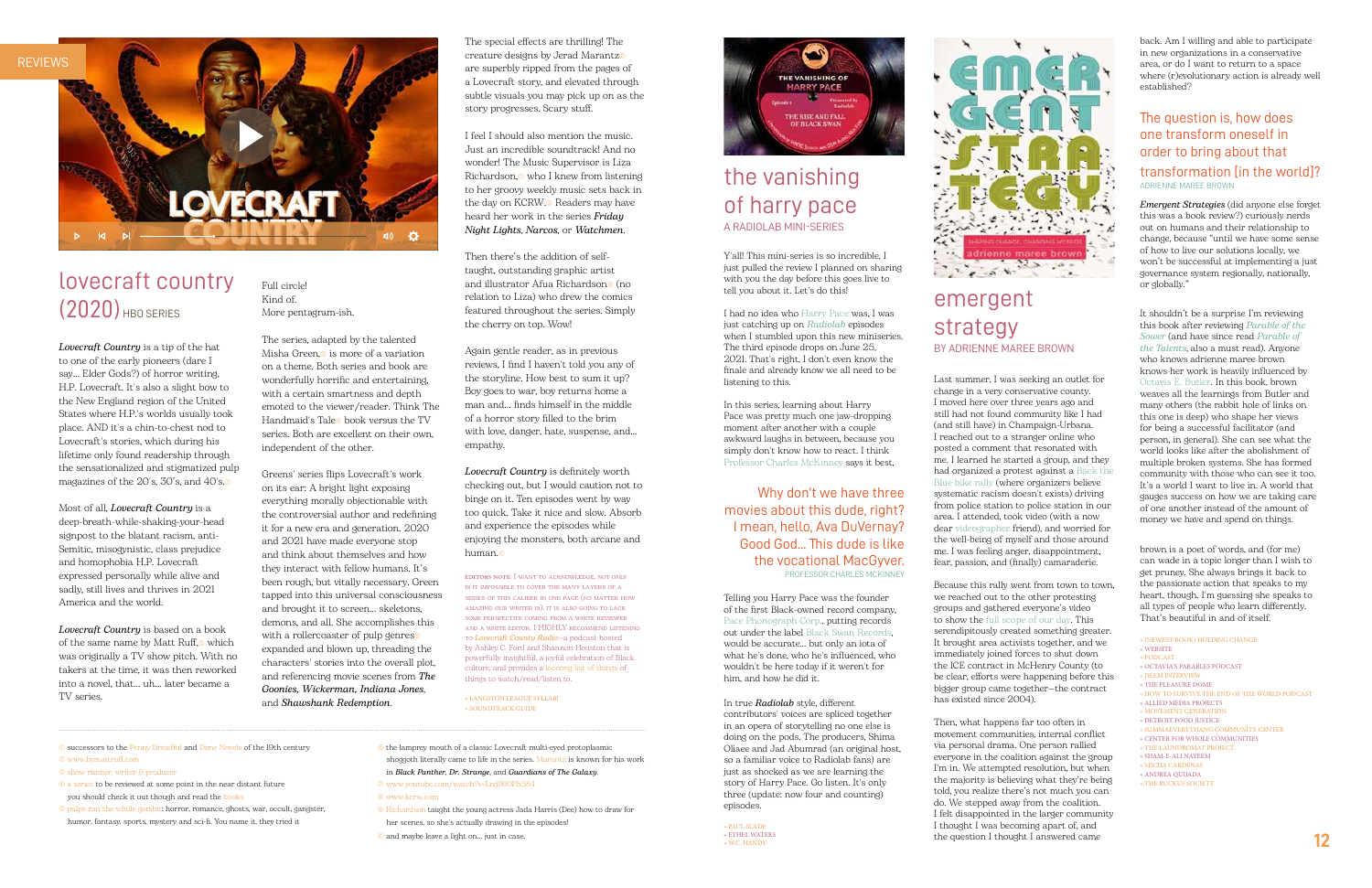# **SIGNWON THE NSIDE:**

There's a very good chance, a  $\mathbf{\Sigma}$  handful of the interiors I'll feature I saw on the Apple TV series *Home*. If you subscribe to Apple TV, I recommend watching it for yourself. If you don't—no worries, I'll share the cool ones. This one is called the Wall House in India.

#### **VIA APPLE TV**

episode 6, India

An architect combines contemporary design with handcrafted materials in her unconventional and experimental home.

#### **VIA URBANNEXT.NET**

The architect's residence compactly accommodates everyday needs while effortlessly expanding to absorb guests. It attempted not only to redefine the building program for a private residence, but also tested various spatial and technological innovations to inform other projects. Spatially, it redefined borders and transitional spaces in response to the climatic conditions and contemporary culture.

#### **VIA ME**

Yeah, yeah, yeah—get to the part where Anupama Kundoo (the architect who apparently doesn't deserve being named in other's descriptions) moves ginormous walls with holes in them, so she can play with space and sunlight... Or the roof made completely out of terra cotta pots stacked inside of one another (both pictured in background)!

Kundoo broke off (early on) from modern expectations of design to slow down for problem-solving that could—and should—be incorporated into the design. She saw the importance of addressing multiple concerns (environmental, social, and

personal wellbeing). Here, Kundoo used locally crafted materials. She connected with the strengths of the territory and the strengths of the artisans working within it. She valued and made space for the time put into their craftmanship. When complete, we get a piece of artwork that is functional, respectful of the area, and layering diverse solutions not only for today, but well into the future.

"TIME IS THE ONLY RESOURCE WE HAVE (WHEN WE'RE ALIVE). SURPRISED, WHILE PEOPLE ARE EAGER TO SAVE OTHER RESOURCES, THEY DON'T MIND SPENDING FREELY, WHETHER IT'S IMPORTANT OR NOT."

#### **ABOUT AUROVILLE**

If you read the book from issue one, *Parable of the Sower*, along with *Parable of the Talents*, you would know why the location is just as significant to me as the building itself. Auroville (born in February 1968) is a "universal town where men and women of all countries are able to live in peace and progressive harmony." Like Parable's Acorn, Auroville redefines community beyond the traditional commune. Auroville is intentional research for something radically new.

Wall House is situated outside the planned city limits of Auroville, in Auromodele, the area designated for research and experimentation.